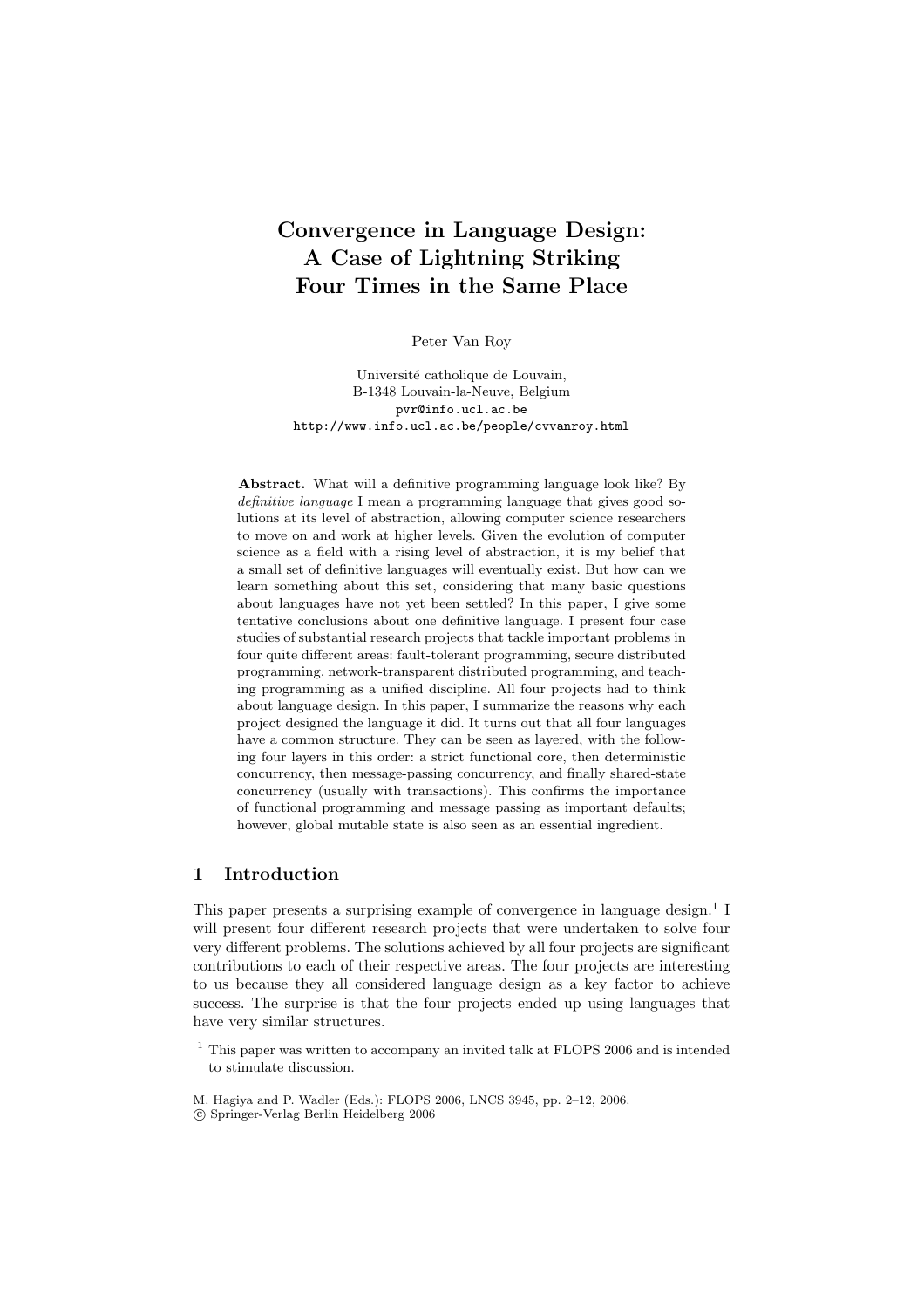This paper is structured as follows. Section [1.1](#page-1-0) briefly presents each of the four projects and Section [1.2](#page-2-0) sketches their common solution. Then Sections [2](#page-3-0) to [5](#page-6-0) present each of the four projects in more detail to motivate why the common solution is a good solution for it. Finally, Section [6](#page-7-0) concludes the paper by recapitulating the common solution and making some conclusions on why it is important for functional and logic programming.

Given the similar structure of the four languages, I consider that their common structure deserves to be carefully examined. The common structure may turn out to be the heart of one possible *definitive* programming language, i.e., a programming language that gives good solutions at its level of abstraction, so that computer science researchers can move on and work at higher levels. My view is that the evolution of programming languages will follow a similar course as the evolution of parsing algorithms. In the 1970s, compiler courses were often built around a study of parsing algorithms. Today, parsing is well understood for most practical purposes and when designing a new compiler it is straightforward to pick a parsing algorithm from a set of "good enough" or "definitive" algorithms. Today's compiler courses are built around higher level topics such as dataflow analysis, type systems, and language design. For programming languages the evolution toward a definitive set may be slower than for parsing algorithms because languages are harder to judge objectively than algorithms.

#### <span id="page-1-0"></span>**1.1 The Four Projects**

The four projects are the following:<sup>[2](#page-1-1)</sup>

- **–** Programming highly available embedded systems for telecommunications (Section [2\)](#page-3-0). This project was undertaken by Joe Armstrong and his colleagues at the Ericsson Computer Science Laboratory. This work started in 1986. The Erlang language was designed and a first efficient and stable implementation was completed in 1991. Erlang and its current environment, the OTP (Open Telecom Platform) system, are being used successfully in commercial systems by Ericsson and other companies.
- **–** Programming secure distributed systems with multiple users and multiple security domains (Section [3\)](#page-4-0). This project was undertaken over many years by different institutions. It started with Carl Hewitt's Actor model and led via concurrent logic programming to the E language designed by Doug Barnes, Mark Miller, and their colleagues. Predecessors of E have been used to implement various multiuser virtual environments.
- **–** Making network-transparent distributed programming practical (Section [4\)](#page-5-0). This project started in 1995 with the realization that the well-factored design of the Oz language, first developed by Gert Smolka and his students in 1991 as an outgrowth of the ACCLAIM project, was a good starting point for making network transparent distribution practical. This resulted in the Mozart Programming System, whose first release was in 1999.

<span id="page-1-1"></span>Many people were involved in each project; because of space limitations only a few are mentioned here.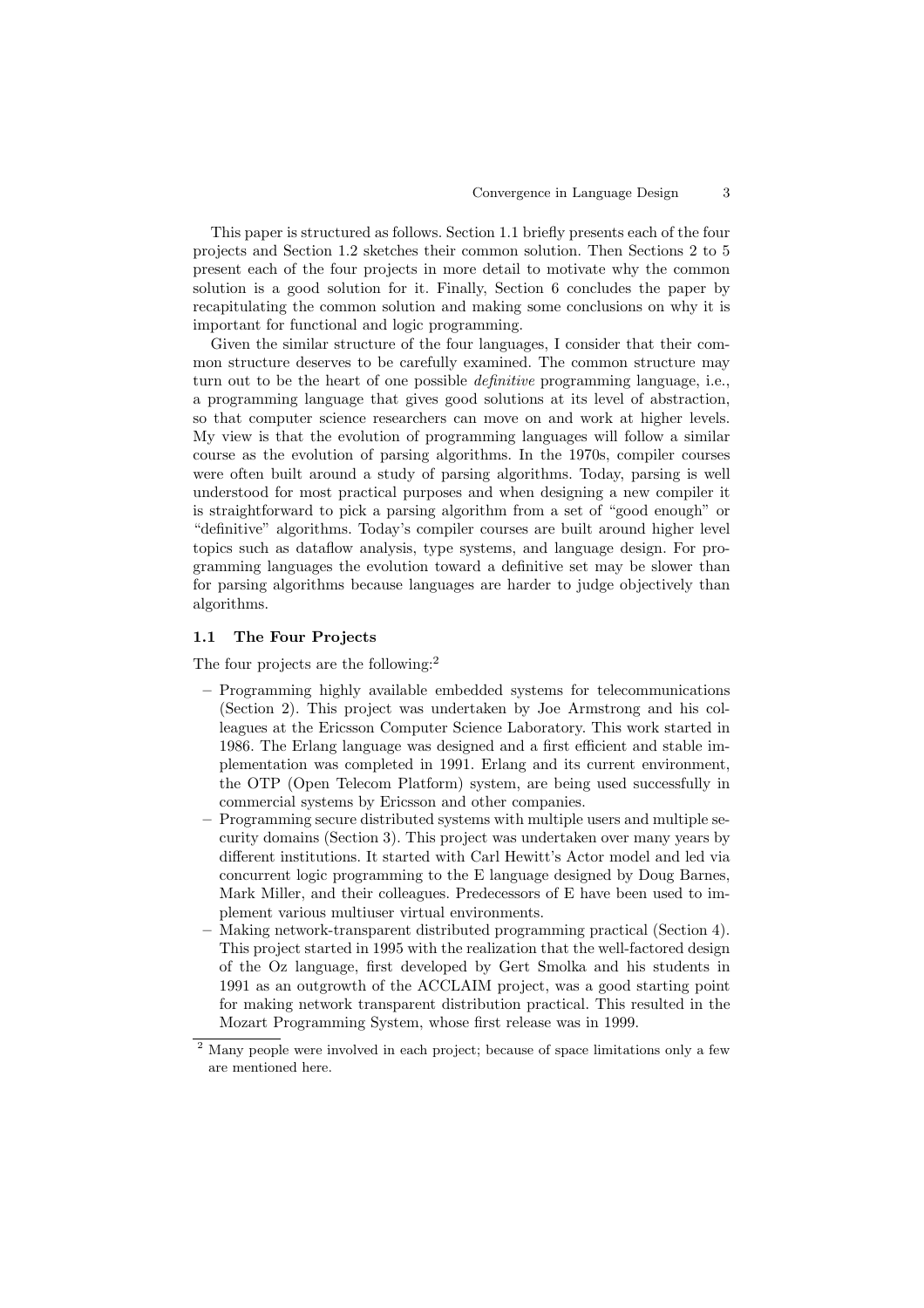**–** Teaching programming as a unified discipline covering all popular programming paradigms (Section [5\)](#page-6-0). This project started in 1999 with the realization by the author and Seif Haridi that Oz is well-suited to teaching programming because it covers many programming concepts, it has a simple semantics, and it has an efficient implementation. A textbook published in 2004 "reconstructs" the Oz design according to a principled approach. This book is the basis of programming courses now being taught at more than a dozen universities worldwide.

## <span id="page-2-0"></span>**1.2 The Layered Language Structure**

In all four research projects, the programming language has a layered structure. In its most general form, the language has four layers. This section briefly presents the four layers and mentions how they are realized in the four projects. The rest of the paper motivates the layered structure for each project in more detail. The layers are the following:

- **–** The inner layer is a strict functional language. All four projects start with this layer.
- **–** The second layer adds deterministic concurrency. Deterministic concurrency is sometimes called declarative or dataflow concurrency. It has the property that it cannot have race conditions. This form of concurrency is as simple to reason in as functional programming. In Oz it is realized with singleassignment variables and dataflow synchronization. Because Oz implements these variables as logic variables, this layer in Oz is also a logic language. In E it is realized by a form of concurrent programming called event-loop concurrency: inside a process all objects share a single thread. This means that execution inside a process is deterministic. The Erlang project skips this layer.
- **–** The third layer adds asynchronous message passing. This leads to a simple message-passing model in which concurrent entities send messages asynchronously. All four projects have this layer. In E, this layer is used for communication between processes (deterministic concurrency is used for communication inside a single process).
- The fourth layer adds global mutable state.<sup>[3](#page-2-1)</sup> Three of the four projects have global mutable state as a final layer, provided for different reasons, but always with the understanding that it is not used as often as the other layers. In the Erlang project, the mutable state is provided as a persistent database with a transactional interface. In the network transparency project, the mutable state is provided as an object store with a transactional interface and as a family of distributed protocols that is used to guarantee coherence of state across the distributed system. These protocols are expensive but they are sometimes necessary. In the teaching programming project, mutable state is used to make programs modular. The E project skips this layer.

<span id="page-2-1"></span>By *global*, I mean that the mutable state has a scope that is as large as necessary, not that it necessarily covers the whole program.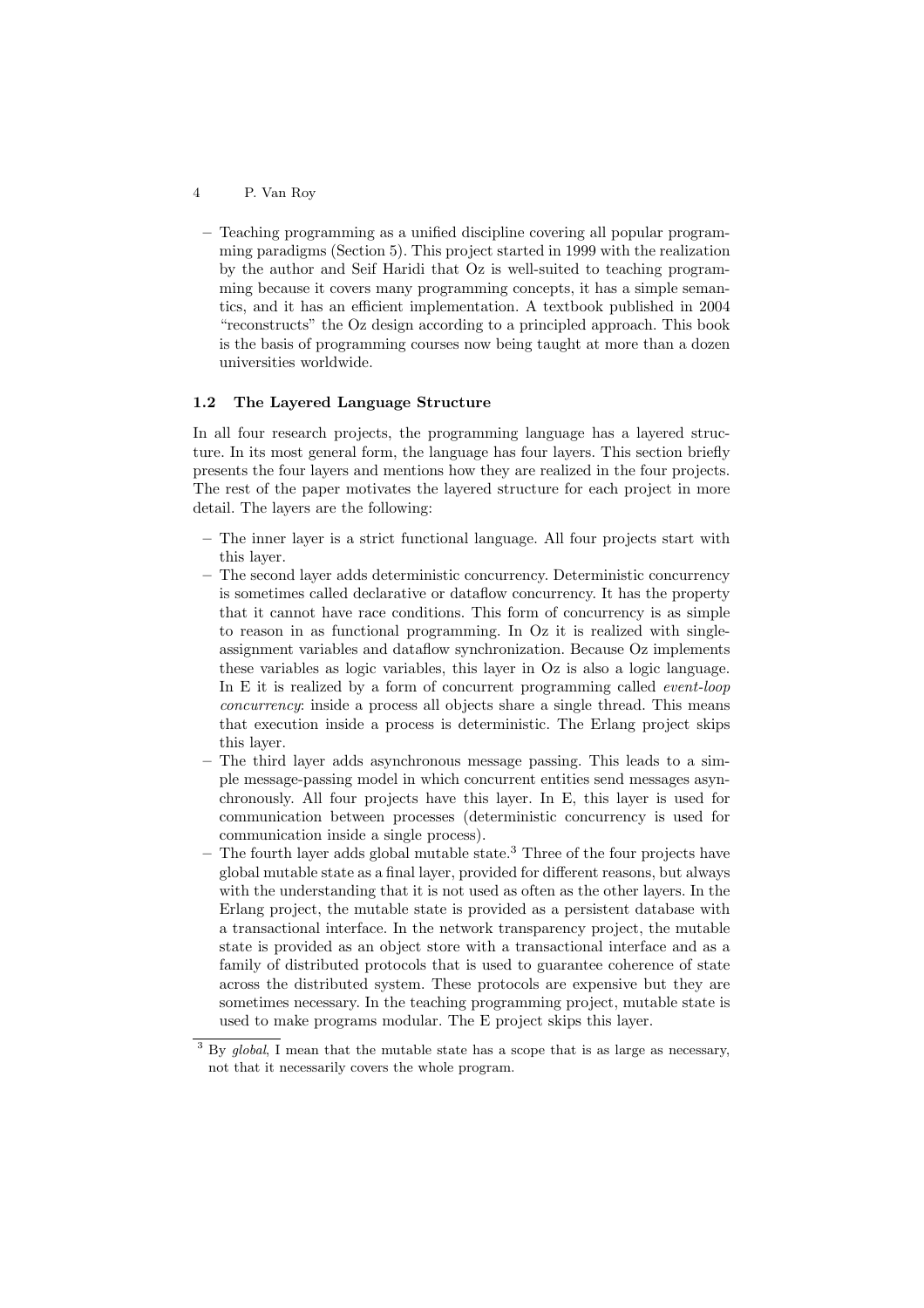This layered structure has an influence on program design. In all four projects, the starting point is the functional inner layer, complemented by the messagepassing layer which is just as important. In three of the four projects, the final layer (global mutable state) is less used than the others, but it provides a critical functionality that cannot be eliminated.

Note that the network-transparent distribution project and the teaching programming project were undertaken by many of the same people and started with the same programming language. Both projects were undertaken because we had reasons to believe Oz would be an adequate starting point. Each project had to adapt the Oz language to get a good solution. In the final analysis, both projects give good reasons why their solutions are appropriate, as explained in Sections [4](#page-5-0) and [5.](#page-6-0)

## <span id="page-3-0"></span>**2 Fault-Tolerant Programming**

The Erlang programming language and system is designed for building high availability telecommunications systems. Erlang was designed at the Ericsson Computer Science Laboratory [\[5,](#page-8-1) [4\]](#page-8-2). Erlang is designed explicitly to support programs that tolerate both software and hardware faults. Note that software faults are unavoidable: studies have shown that even with extensive testing, software still has bugs. Any system with high availability must therefore have a way to tolerate faults due to software bugs. Erlang has been used to build commercial systems of very high availability [\[8\]](#page-9-0). The most successful of these systems is the AXD 301 ATM switch, which contains around 1 million lines of Erlang, a similar amount of  $C/C++$  code, and a small amount of Java [\[29\]](#page-10-0).

An Erlang program consists of a (possibly very large) number of processes. An Erlang process is a lightweight entity with its own memory space. A process is programmed with a strict functional language. Each process has a unique identity, which is a constant that can be stored in data structures and in messages. Processes communicate by sending asynchronous messages to other processes. A process receives messages in its mailbox, and it can extract messages from the mailbox with pattern matching. Note that a process can do dynamic code change by receiving a new function in a message and installing it as the new process definition. We conclude that this structure gives the Erlang language two layers: a functional layer for programming processes, and a message-passing layer for allowing them to communicate.

To support fault tolerance, two processes can be linked together. When one process fails, for example because of a software error, then the other fails as well. Each process has a supervisor bit. If a process is set to supervisor mode, then it does not fail when a linked process fails, but it receives a message generated by the run-time system. This allows the application to recover from the failure. Erlang is well-suited to implement software fault tolerance because of process isolation and process linking.

Erlang also has a database called Mnesia. The database stores consistent snapshots of critical program data. When processes fail, their supervisors can use the database to recover and continue execution. The database provides a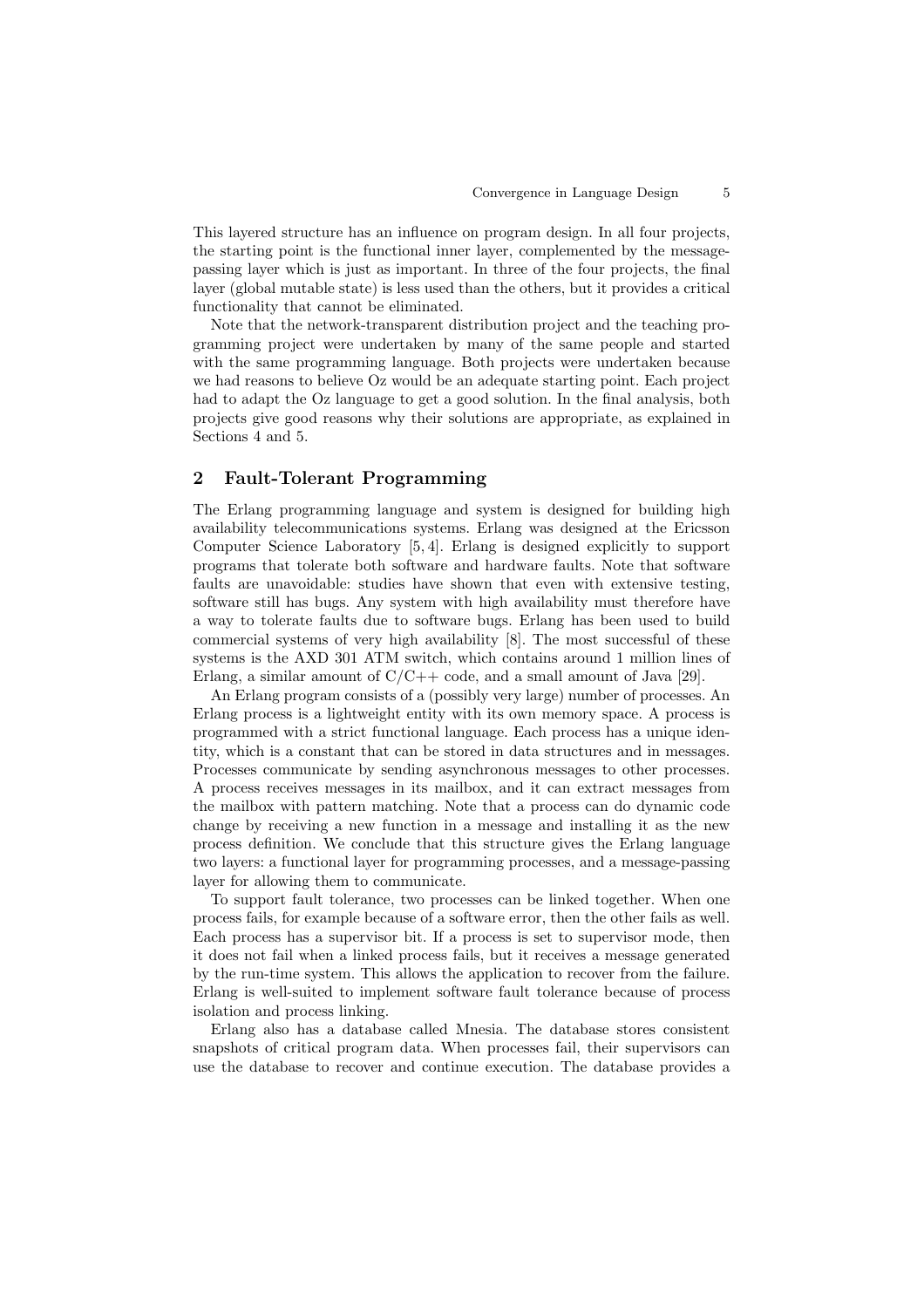transactional interface to shared data. The database is an essential part of Erlang programs. It can therefore be considered as a third layer of the Erlang language. This third layer, mutable state with a transactional interface, implements a form of shared-state concurrency [\[26\]](#page-10-1).

Because Erlang processes do not share data, they can be implemented over a distributed system without any changes in the program. This makes distributed programming in Erlang straightforward. Using process linking and supervisors, Erlang programs can also recover from hardware failures, i.e., partial failures of the distributed system.

## <span id="page-4-0"></span>**3 Secure Distributed Programming**

The E programming language and system is designed for building secure distributed systems [\[21,](#page-9-1) [19\]](#page-9-2). The E language consists of objects (functions that share an encapsulated state) hosted in secure processes called *vats* that communicate through a secure message-passing protocol based on encryption. Within the language, security is provided by implementing all language references (including object references) as capabilities. A capability is an unforgeable reference that combines two properties that cannot be separated: it designates a language entity and it provides permission to perform a well-defined set of operations on the entity. The only way to perform an operation is to have a capability for that operation.

Capabilities are passed between language entities according to well-defined rules. The primary rule is that the only way to get a capability is that an entity to which you already have a capability passes you the capability ("connectivity begets connectivity"). A system based on capabilities can support the Principle of Least Authority (POLA): give each entity just enough authority to carry out its work. In systems based on POLA the destructive abilities of malicious programs such as viruses largely go away. Unfortunately, current programming languages and operating systems only have weak support for POLA. This is why projects such as E and KeyKOS (see below) are so important [\[25\]](#page-9-3).

Inside a vat, there is a single thread of execution and all objects take turns executing in this thread. Objects send other objects asynchronous messages that are queued for execution. Objects execute a method when they receive a message. This is a form of deterministic concurrency that is called event-loop concurrency. Single threading within a vat is done to ensure that concurrency introduces no security problems due to the nondeterminism of interleaving execution. Eventloop concurrency works well for secure programs; a model based on shared-state concurrency is much harder to program with [\[20\]](#page-9-4). Between two or more vats, execution is done according to a general message-passing model.

In a system such as E that is based on capabilities, there is no *ambient au*thority, i.e., a program does not have the ability to perform an operation just because it is executing in a certain context. This is very different from most other systems. For example, in Unix a program has all the authority of the user that executes it. The lack of ambient authority does not mean that E necessarily does not have global mutable state. For example, there could be a capability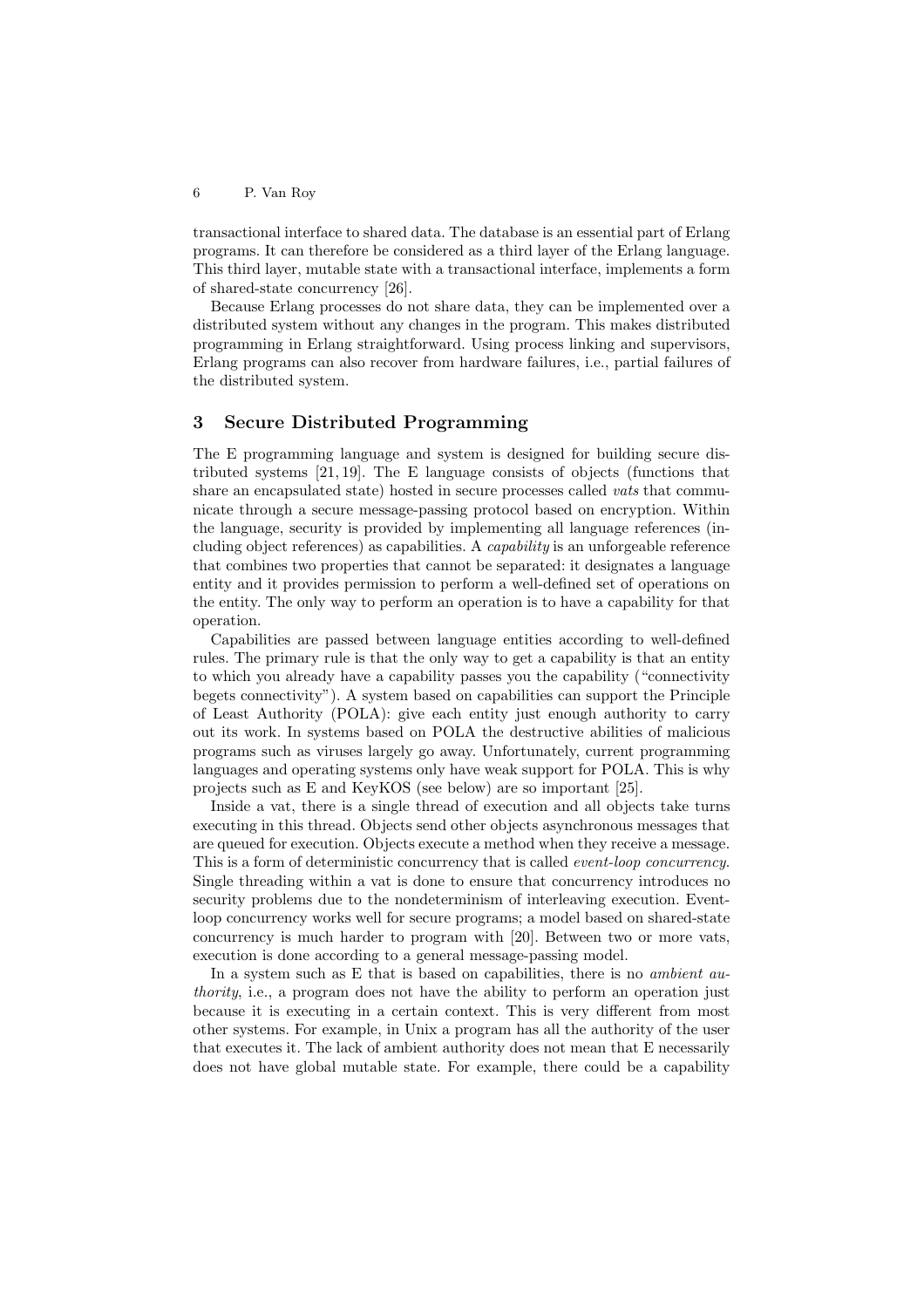that is given by default to all new objects. However, the current design of E does not have global mutable state. If information needs to be shared globally, the sharing is programmed explicitly by using message-passing concurrency.

The history of E starts with Carl Hewitt's Actor model in the 1970s [\[13,](#page-9-5) [14\]](#page-9-6) and continues with Norm Hardy's KeyKOS system [\[10\]](#page-9-7), which is a pure capability operating system that provides orthogonal persistence. It continues with the Concurrent Prolog family of languages [\[23\]](#page-9-8). The Joule language, designed at Agorics [\[1\]](#page-8-3), is E's most direct ancestor. E was originally designed at Electric Communities as an infrastructure for building a secure distributed collaborative computing environment, secure enough that you could spend real money and sign real contracts within it. Virtual environments now exist with currencies that are exchangeable with real currencies; they are called virtual economies [\[30\]](#page-10-2).

## <span id="page-5-0"></span>**4 Network-Transparent Distributed Programming**

This project was motivated by the desire to simplify distributed programming by making a practical system that is both network transparent and network aware. This approach was first expressed clearly by Cardelli in his work on Obliq [\[6\]](#page-8-4). The idea is to make a distributed implementation of a language by implementing the basic language operations with distributed algorithms. By choosing the algorithms carefully, the implementation can be made efficient and can handle partial failure inside the language [\[12\]](#page-9-9). A program then consists of two separate parts: the functionality, in which distribution is ignored, and the choice of distributed algorithms, which is used to tune network performance and to handle partial failure. We are extending this approach to handle security [\[24\]](#page-9-10).

Some researchers have maintained that this cannot work; that network transparency cannot be made practical, see, e.g., Waldo et al [\[28\]](#page-10-3). They cite four reasons: pointer arithmetic, partial failure, latency, and concurrency. The first reason (pointer arithmetic) disappears if the language has an abstract store. The second reason (partial failure) requires a reflective fault model, which we designed for the Distributed Oz language. The final two reasons (latency and concurrency) lead to a layered language design. Let us examine each of these reasons. Latency is a problem if the language relies primarily on synchronized operations. In the terminology of Cardelli, latency is a network awareness issue. The solution is that the language must make asynchronous programming both simple and efficient.

Concurrency is a problem if the language relies heavily on mutable state. To achieve network transparency, the mutable state has to be made coherent across all the machines of the system. It is well known that this is costly to achieve for a distributed system. The solution is to avoid the use of mutable state as much as possible, and to use it only when it is absolutely necessary. As a result, most of the program is concurrent and functional. Global state is necessary only in a few places, e.g., to implement servers and caches, and in general it can be avoided (note that local state, which is limited to a single machine, is fine).

Our distributed programming language therefore has a layered structure. The core has no state and is therefore a functional language. Extending the func-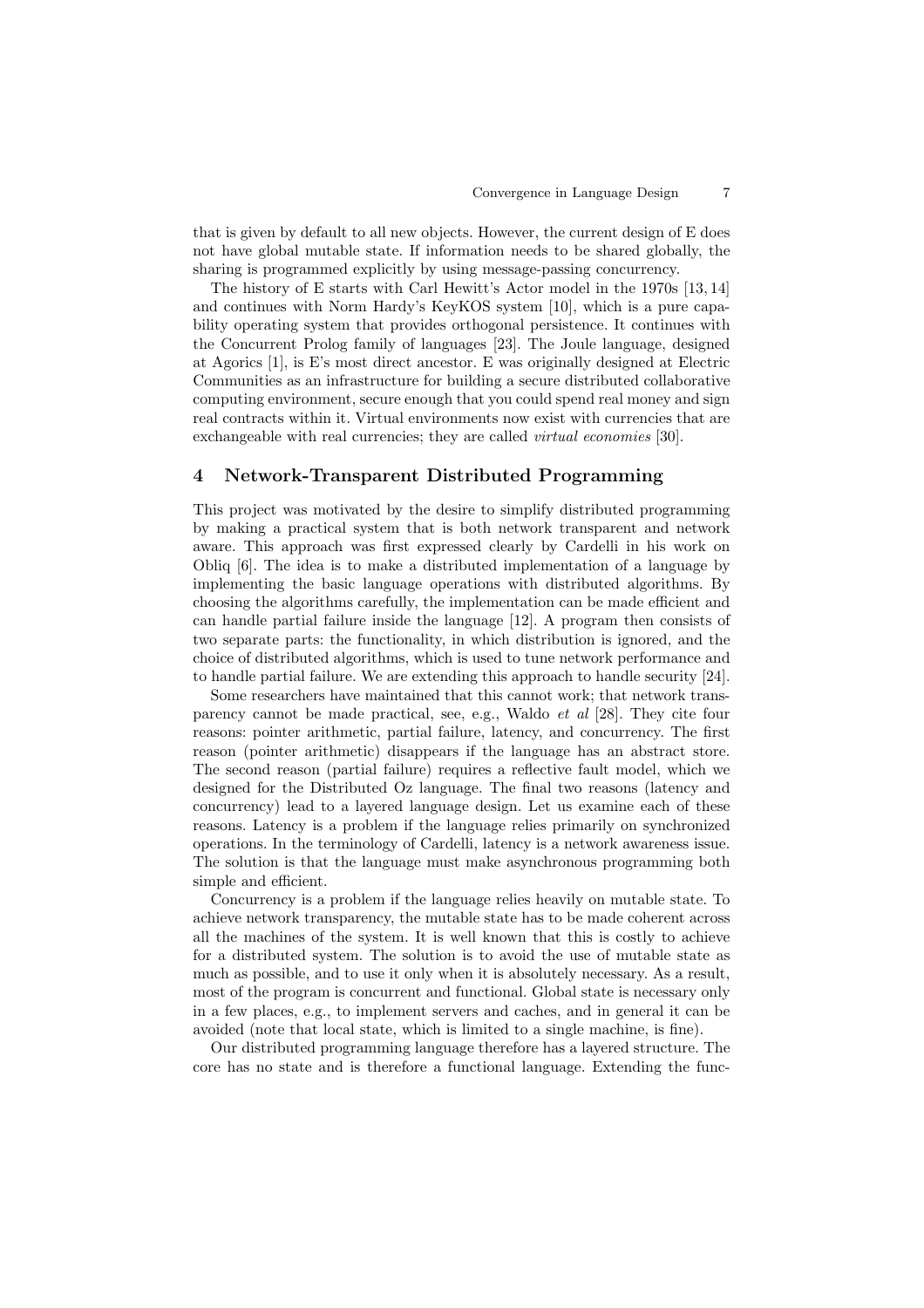tional language with concurrency and a simple communications channel gives multi-agent programming or actor programming: concurrent entities that send each other asynchronous messages. The final step is to add mutable state, with a choice of protocols for its implementation. For example, stationary state corresponds to a standard server architecture. Mobile or cached state can be used to increase performance by moving the state to where it is currently being used [\[27\]](#page-10-4). Other protocols are possible too. We find that a good way to add mutable state is as part of a transactional protocol [\[3\]](#page-8-5). Transactions are a good way to hide both network latency and partial failure.

The final language is organized into four layers, in this order: a strict functional core, dataflow concurrency, communication channels, and mutable state. For language entities in each layer, distributed algorithms implement the distributed behavior. Inner layers have more efficient distributed behaviors. We implement dataflow concurrency with single-assignment variables, which are intermediate between no assignment (functional language) and any number of assignments (mutable state). Single-assignment variables are implemented with a distributed unification algorithm, which is more efficient than a state coherence protocol [\[11\]](#page-9-11). To write an efficient distributed program, one uses the lower layers preferentially and one chooses the appropriate distributed algorithm for each language entity that is distributed. Partial failure is handled at the language level by asynchronous notifications similar to the process linking provided by Erlang.

# <span id="page-6-0"></span>**5 Teaching Programming as a Unified Discipline**

A good way to organize a programming course is to start with a simple language and then to extend this language gradually. This organization was pioneered in the 1970s by Holt *et al*, who used carefully defined subsets of  $PL/I$  [\[15\]](#page-9-12). The most successful application of this organization was done by Abelson & Sussman in 1985, who use subsets of Scheme and start with a simple functional language [\[2\]](#page-8-6). A simple functional language is a good start for teaching programming, for many reasons. It is easy to explain because of its simple semantics and syntax, and yet it contains a key language concept, the lexically scoped closure, which is the basis for many other powerful concepts.

Abelson & Sussman made the important decision to organize the subsets according to the programming concepts they contain, and not the language features they use as Holt did. This makes the course less dependent on the details of one language and gives students a broader and more in-depth understanding. The second concept introduced by Abelson & Sussman is mutable state. With mutable state it is possible to express the object-oriented programming style, with an object as a collection of functions accessing a common mutable state that is hidden through lexical scoping. Unfortunately, by introducing mutable state early on, programs in the new language are no longer mathematical functions. This makes reasoning about programs harder.

In 1999, the author and Seif Haridi realized that they understood programming concepts well enough to teach programming in a more unified way than had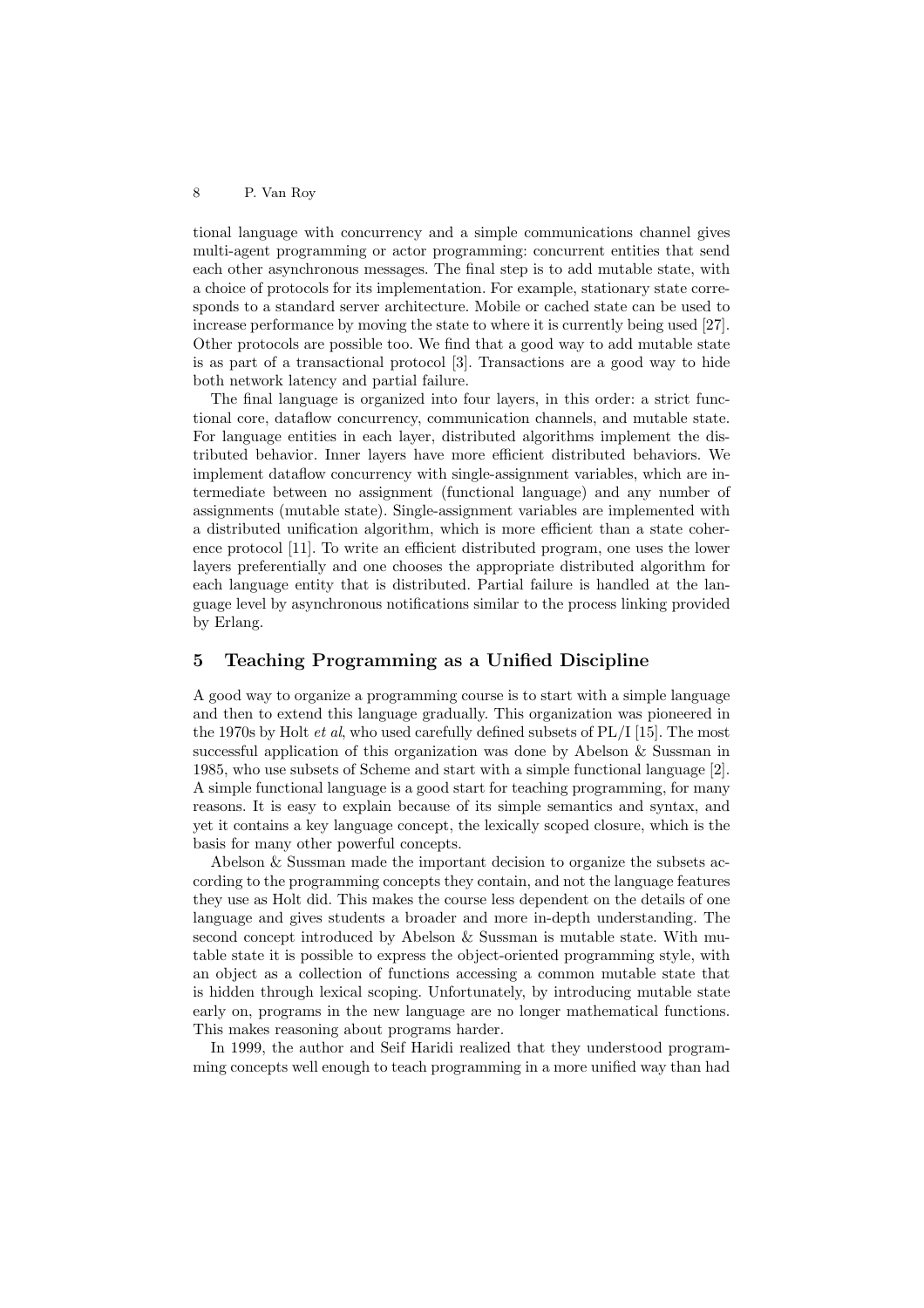been done before. We chose the Oz language because of its well-factored design. We set about writing a programming textbook and organizing courses [\[26\]](#page-10-1). During this work, we "reconstructed" the design of a large subset of Oz according to an organizing principle that states that a new concept is needed when programs start getting complicated for reasons unrelated to the problem being solved. More precisely, a new concept is needed in the language when programs require nonlocal transformations to encode the concept in the language. If the new concept is added to the language, then only local transformations are needed. We call this the creative extension principle. It was first defined by Felleisen [\[9\]](#page-9-13).

We found that it is possible to add concurrency as the second concept instead of mutable state. The resulting language lets us write purely functional programs as collections of independent entities ("agents") that communicate through deterministic streams. This form of concurrency is called declarative concurrency. The streams are deterministic because the writer and readers of each stream element are known deterministically. The difference with a sequential functional language is that the output of a function can be calculated incrementally instead of all at once. Race conditions are not possible, i.e., there is no observable nondeterminism in the language.

Declarative concurrency is a deterministic form of concurrency that is much simpler to program with than the shared-state concurrency used in mainstream languages such as Java [\[18\]](#page-9-14). It is already widely used, e.g., Unix pipes and Google's MapReduce [\[7\]](#page-8-7) are just two of many examples, but it is not well-known as a programming model. Because of its simplicity we consider that it deserves to become more popular. For example, Morrison shows how to use it for business software [\[22\]](#page-9-15). We have taught declarative concurrency as a first introduction to concurrent programming in second-year university courses at several large universities.

After introducing concurrency, the next concept we introduce is a simple communication channel. This extends the previous model by adding nondeterminism: the writer of the next stream element is chosen nondeterministically among the potential writers. The resulting language is both practical and easy to program in [\[16\]](#page-9-16).

Finally, we introduce global mutable state. This is important for program modularity, i.e., the ability to change part of a program without having to change the rest. Without true mutable state, modularity is not possible [\[26\]](#page-10-1). Statethreading techniques such as monads are not expressive enough [\[17\]](#page-9-17).

## <span id="page-7-0"></span>**6 Conclusions**

This paper presents four successful research projects that were undertaken to solve quite different problems, namely fault-tolerant programming, secure distributed programming, network-transparent distributed programming, and teaching programming as a unified discipline. Each project had to consider language design to solve its problem. A surprising result is that the four resulting languages have a common structure. In the general case they are layered, with a strict functional inner layer, a deterministic concurrency layer, a message-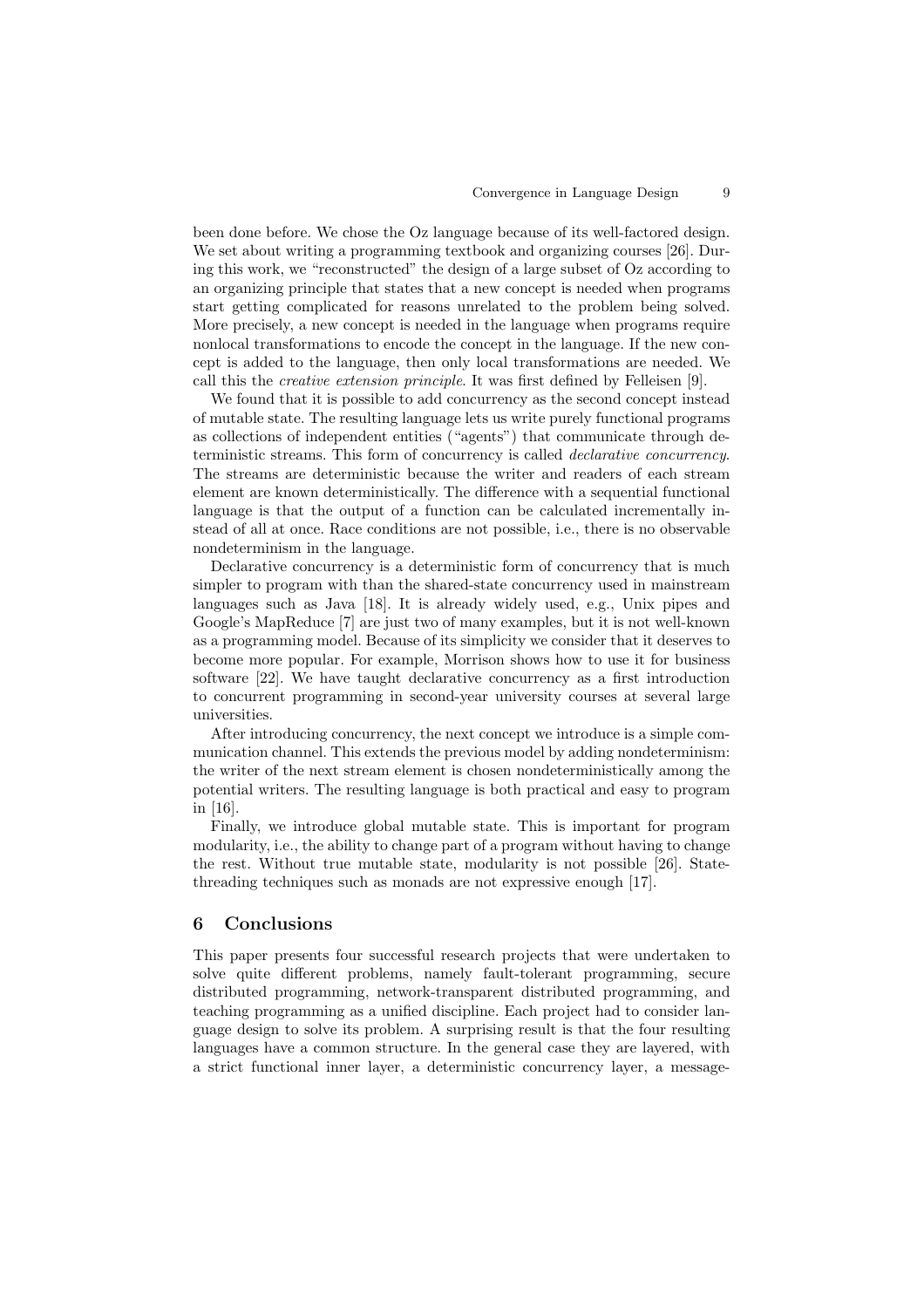passing concurrency layer, and a shared-state concurrency layer, in that order. I postulate that this common structure will be part of one possible definitive programming language, i.e., a programming language that gives good enough solutions at its level of abstraction so that computer scientists and developers can move on to higher levels.

Given this postulate one can deduce several important consequences for functional and logic programming. First, that the notion of declarative programming, i.e., functional and logic programming, is at the very core of programming languages. This is already well-known; our study reinforces this conclusion. Second, that declarative programming will stay at the core for the foreseeable future, because distributed, secure, and fault-tolerant programming are essential topics that need support from the programming language. A third conclusion is that it is important for declarative programmers to study how declarative programming fits in the larger scheme. A final conclusion is that message-passing concurrency seems to be the correct default for general-purpose concurrent programming instead of shared-state concurrency.

## **Acknowledgments**

We would like to thank Kevin Glynn and Boris Mejias for their comments on a draft of this article. We would like to thank the members of the Programming Languages and Distributed Computing group at UCL for creating the environment in which the speculations of this article could arise. This work was partly funded by the EVERGROW project in the sixth Framework Programme of the European Union under contract number 001935 and by the MILOS project of the Wallonia Region of Belgium under convention 114856.

## <span id="page-8-6"></span><span id="page-8-3"></span><span id="page-8-0"></span>**References**

- 1. Agorics, Inc., 2004. www.agorics.com.
- 2. Harold Abelson, Gerald Jay Sussman, and Julie Sussman. Structure and Interpretation of Computer Programs. MIT Press, Cambridge, MA, 1985. Second edition 1996.
- <span id="page-8-5"></span>3. Mostafa Al-Metwally. Design and Implementation of a Fault-Tolerant Transactional Object Store. PhD thesis, Al-Azhar University, Cairo, Egypt, December 2003.
- <span id="page-8-2"></span>4. Joe Armstrong. Making reliable distributed systems in the presence of software errors. PhD thesis, Royal Institute of Technology (KTH), Kista, Sweden, November 2003.
- <span id="page-8-1"></span>5. Joe Armstrong, Mike Williams, Claes Wikström, and Robert Virding. Concurrent Programming in Erlang. Prentice-Hall, Englewood Cliffs, NJ, 1996.
- <span id="page-8-4"></span>6. Luca Cardelli. A language with distributed scope. In Principles of Programming Languages (POPL), pages 286–297, San Francisco, CA, January 1995. ACM Press.
- <span id="page-8-7"></span>7. Jeffrey Dean and Sanjay Ghemawat. MapReduce: Simplified data processing on large clusters. In 6th Symposium on Operating Systems Design and Implementation (OSDI'04), pages 137–150, December 2004.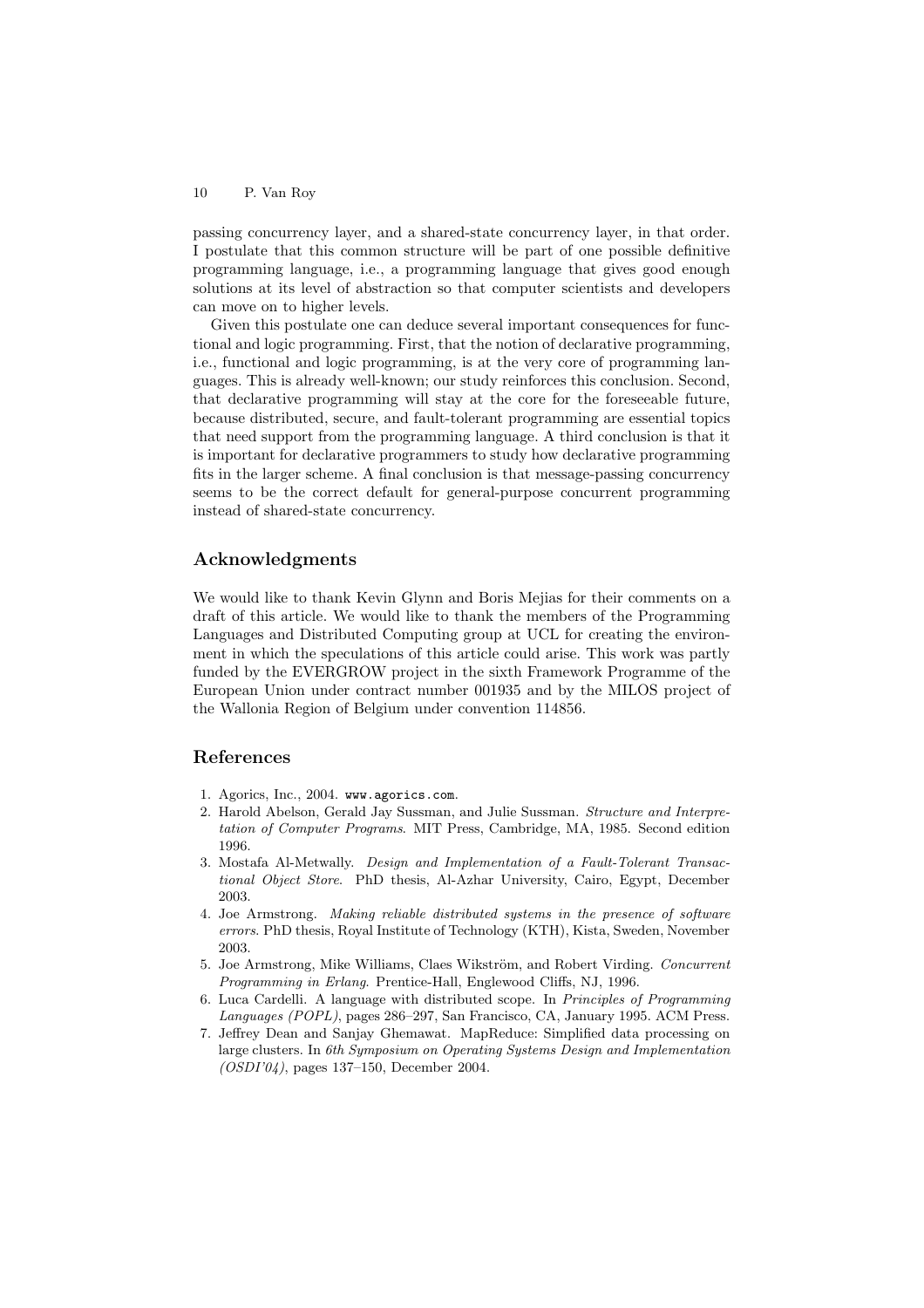- <span id="page-9-0"></span>8. Ericsson. Open Telecom Platform—User's Guide, Reference Manual, Installation Guide, OS Specific Parts. Telefonaktiebolaget LM Ericsson, Stockholm, Sweden, 1996.
- <span id="page-9-13"></span>9. Matthias Felleisen. On the expressive power of programming languages. In 3rd European Symposium on Programming (ESOP 1990), pages 134–151, May 1990.
- <span id="page-9-7"></span>10. Norman Hardy. KeyKOS architecture. In ACM SIGOPS Operating Systems Review, volume 19, pages 8–25, October 1985.
- <span id="page-9-11"></span>11. Seif Haridi, Peter Van Roy, Per Brand, Michael Mehl, Ralf Scheidhauer, and Gert Smolka. Efficient logic variables for distributed computing. ACM Transactions on Programming Languages and Systems, 21(3):569–626, May 1999.
- <span id="page-9-9"></span>12. Seif Haridi, Peter Van Roy, Per Brand, and Christian Schulte. Programming languages for distributed applications. New Generation Computing, 16(3):223–261, May 1998.
- <span id="page-9-5"></span>13. Carl Hewitt. Viewing control structures as patterns of passing messages. Journal of Artificial Intelligence, 8(3):323–364, June 1977.
- <span id="page-9-6"></span>14. Carl Hewitt, Peter Bishop, and Richard Steiger. A universal modular ACTOR formalism for artificial intelligence. In 3rd International Joint Conference on Artificial Intelligence (IJCAI), pages 235–245, August 1973.
- <span id="page-9-12"></span>15. R.C. Holt, D.B. Wortman, D.T. Barnard, and J.R. Cordy. SP/k: A system for teaching computer programming. Communications of the ACM, 20(5):301–309, May 1977.
- <span id="page-9-16"></span>16. Sverker Janson, Johan Montelius, and Seif Haridi. Ports for Objects in Concurrent Logic Programs. In G. Agha, P. Wegner, and A. Yonezawa, editors, Trends in Object-Based Concurrent Computing, pages 211–231. MIT Press, Cambridge, MA, 1993.
- <span id="page-9-17"></span>17. Lambda the Ultimate discussion. State and modularity, October 2003. Available at lambda-the-ultimate.org/classic/message9361.html.
- <span id="page-9-14"></span><span id="page-9-2"></span>18. Doug Lea. Concurrent Programming in Java, 2nd edition. Addison-Wesley, 2000.
- 19. Mark S. Miller, Chip Morningstar, and Bill Frantz. Capability-based financial instruments. In Proceedings of the 4th International Conference on Financial Cryptography, volume 1962 of Lecture Notes in Computer Science, pages 349–378. Springer-Verlag, 2000.
- <span id="page-9-4"></span>20. Mark S. Miller and Jonathan Shapiro. Concurrency among strangers. In Proceedings of the Symposium on Trustworthy Global Computing (TGC 2005), volume 3705 of Lecture Notes in Computer Science, pages 195–229. Springer-Verlag, April 2005.
- <span id="page-9-1"></span>21. Mark S. Miller, Marc Stiegler, Tyler Close, Bill Frantz, Ka-Ping Yee, Chip Morningstar, Jonathan Shapiro, Norm Hardy, E. Dean Tribble, Doug Barnes, Dan Bornstien, Bryce Wilcox-O'Hearn, Terry Stanley, Kevin Reid, and Darius Bacon. E: Open source distributed capabilities, 2001. Available at www.erights.org.
- <span id="page-9-15"></span>22. J. Paul Morrison. Flow-Based Programming: A New Approach to Application Development. Van Nostrand Reinhold, New York, 1994.
- <span id="page-9-8"></span>23. Ehud Shapiro. The family of concurrent logic programming languages. ACM Computing Surveys, 21(3):413–510, September 1989.
- <span id="page-9-10"></span>24. Fred Spiessens and Peter Van Roy. The Oz-E project: Design guidelines for a secure multiparadigm programming language. In Multiparadigm Programming in Mozart/Oz, Second International Conference, MOZ 2004, volume 3389 of Lecture Notes in Computer Science, pages 21–40. Springer-Verlag, 2005.
- <span id="page-9-3"></span>25. Marc Stiegler. The SkyNet virus: Why it is unstoppable; How to stop it. Talk available at www.erights.org/talks/skynet/.